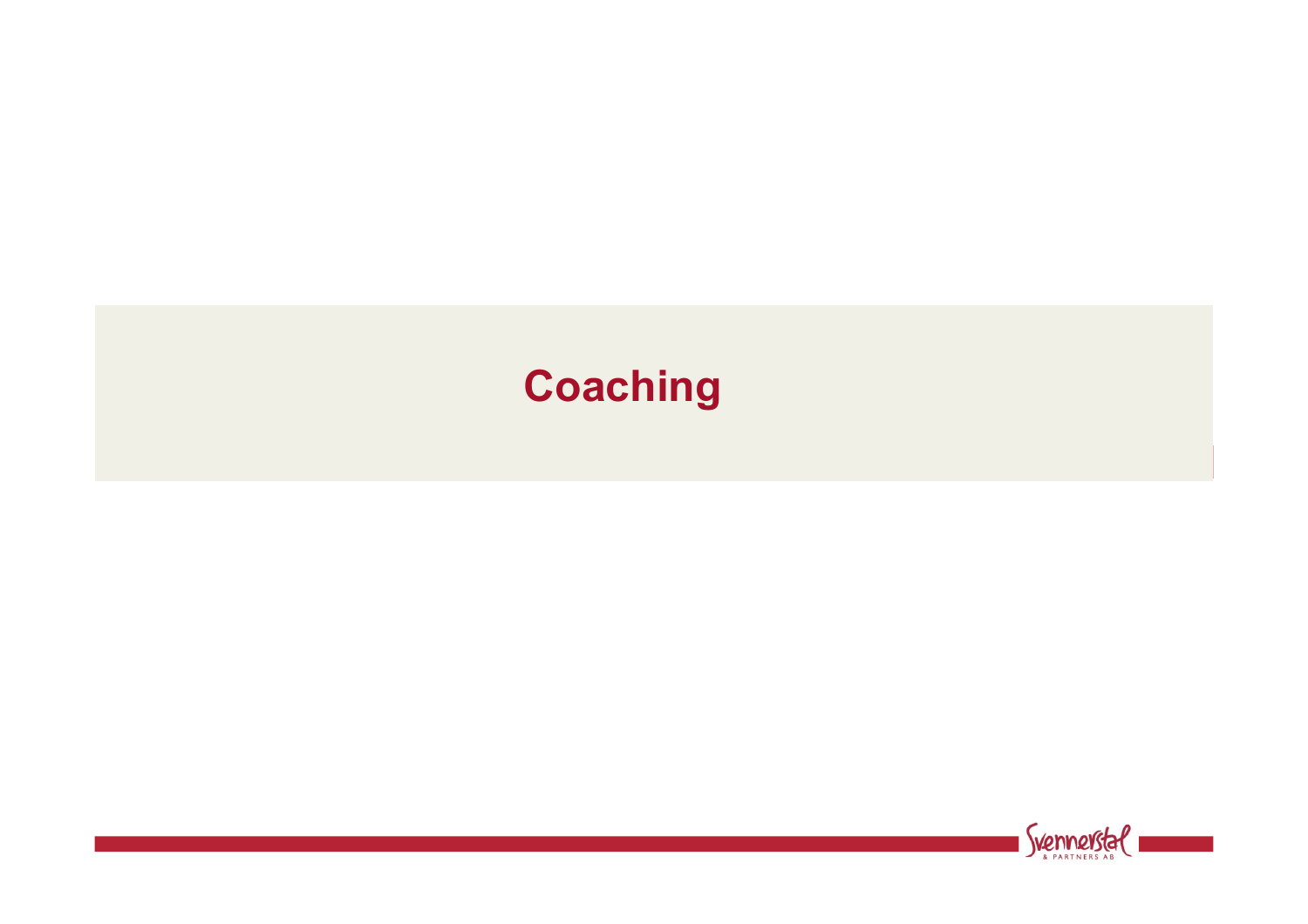#### **Coaching – an overview**

#### **Client needs Results**

- Getting support and tools for individual development of leadership to improve organizational performance
- To get help in developing the strengths and weaknesses, e.g. by building self-confidence, enhancing communication, generate policy options, strengthen positive behaviors and make important decisions
- Individual leadership development
- Strategy implementation/conversion
- Support culture development
- Development program for leaders of tomorrow
- **Development of management**

**Coaching** 

- **Develops a conscious leadership.**
- Coaching of leaders on the basis of both individual and organizational goals generates new initiatives and strengthen the organization's attractiveness
- **•** Prevents and manages problems encountered in the organization
- **Promotes an organization where feedback is seen as** a natural feature, and strengthens the transparency of the leader's strengths and areas for development
- Ability to develop leadership, leading to more motivated employees and ultimately producing results for the organization
- Communicates the importance of leadership and a positive belief in human development potential



2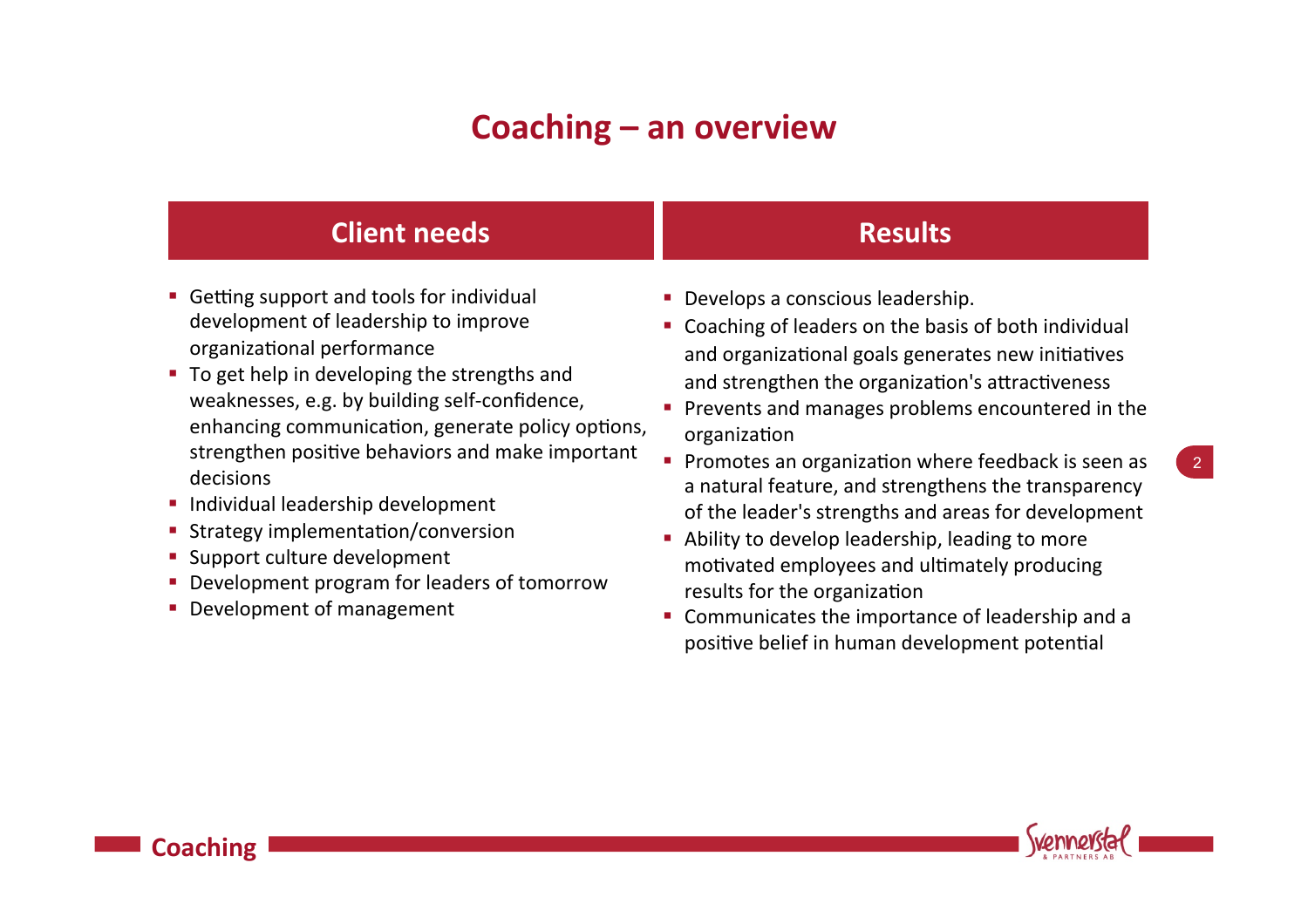## In order to meet organizational needs and challenges, we may conduct a Leadership Assessment that clearly shows individual circumstances and aspirations.







 $3<sup>°</sup>$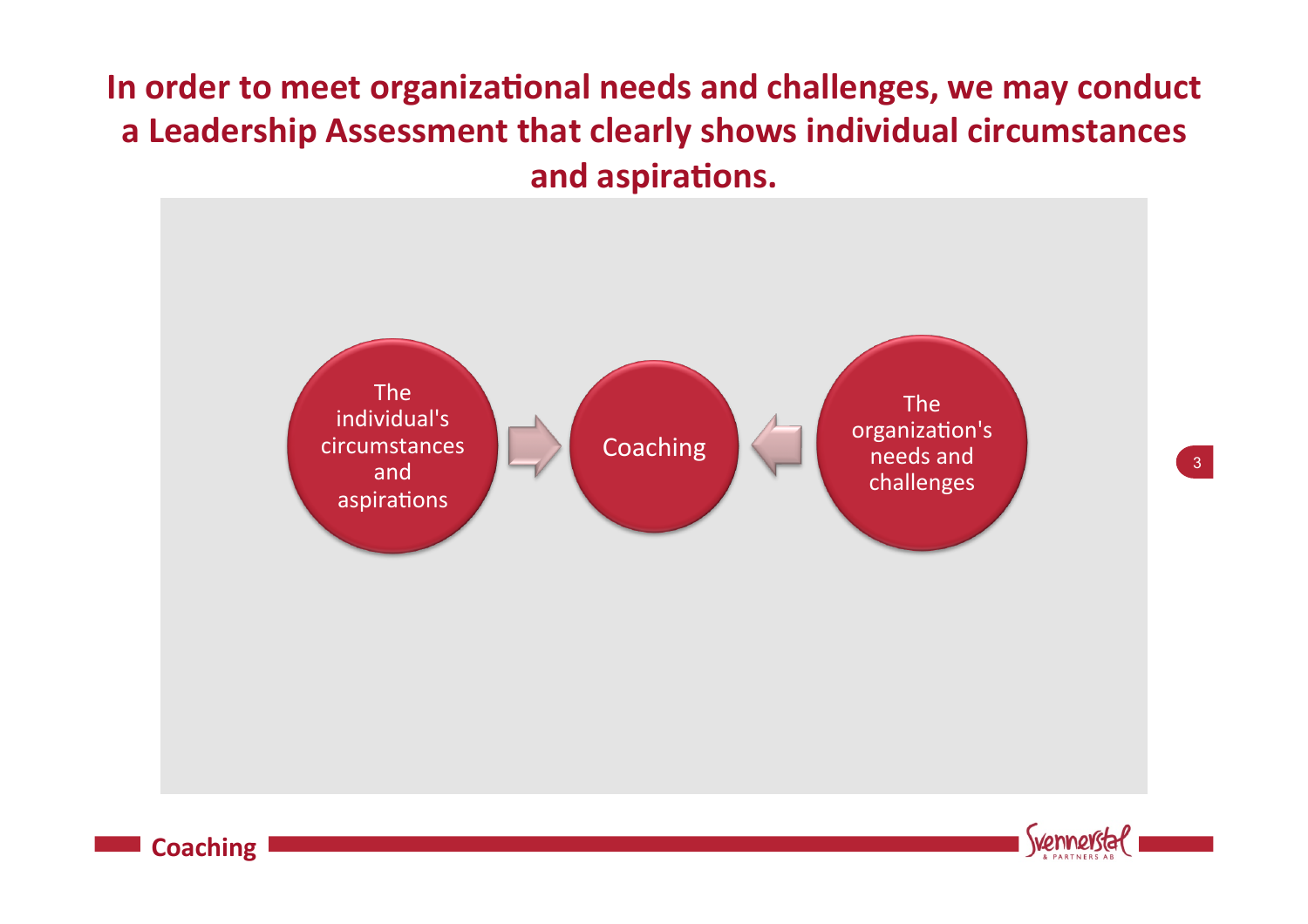## Svennerstål & Partners' coaching model combines several **methods and theoretical approaches**



**Coaching** 

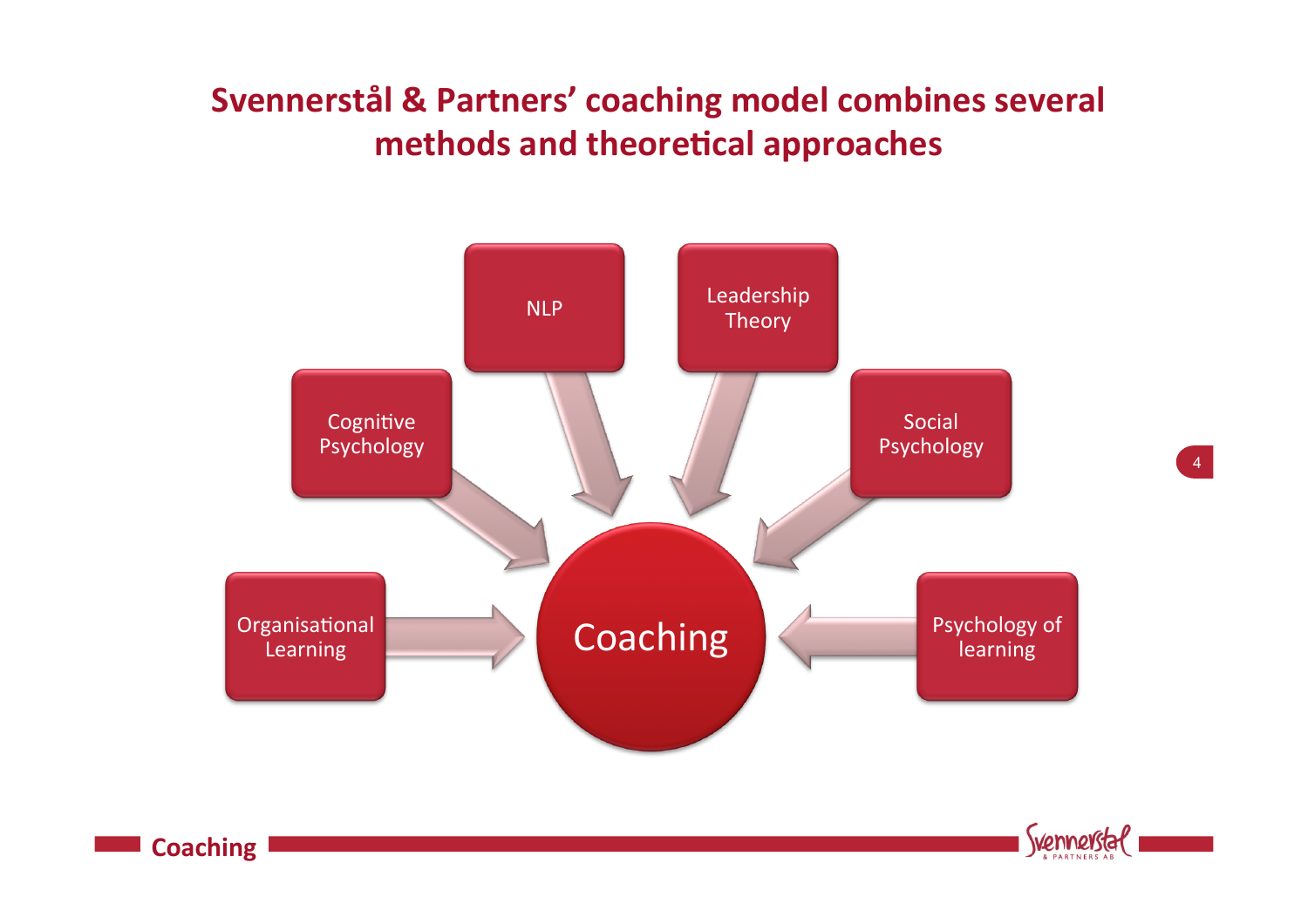#### The methodology is designed to create significant **results in leadership**





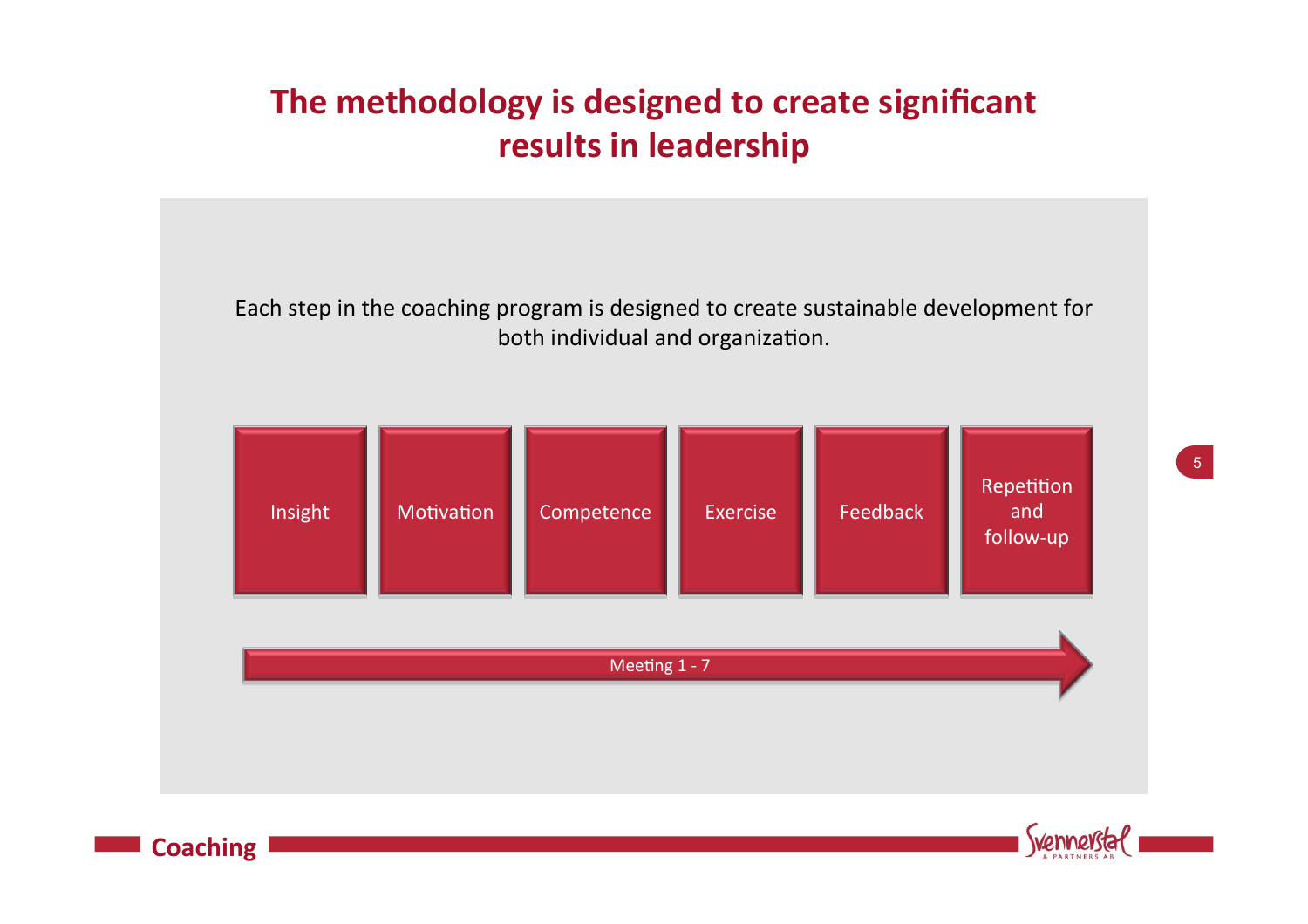#### **Svennerstål & Partners is a long-term and effective partner for** coaching managers and organizations



**Coaching** 



6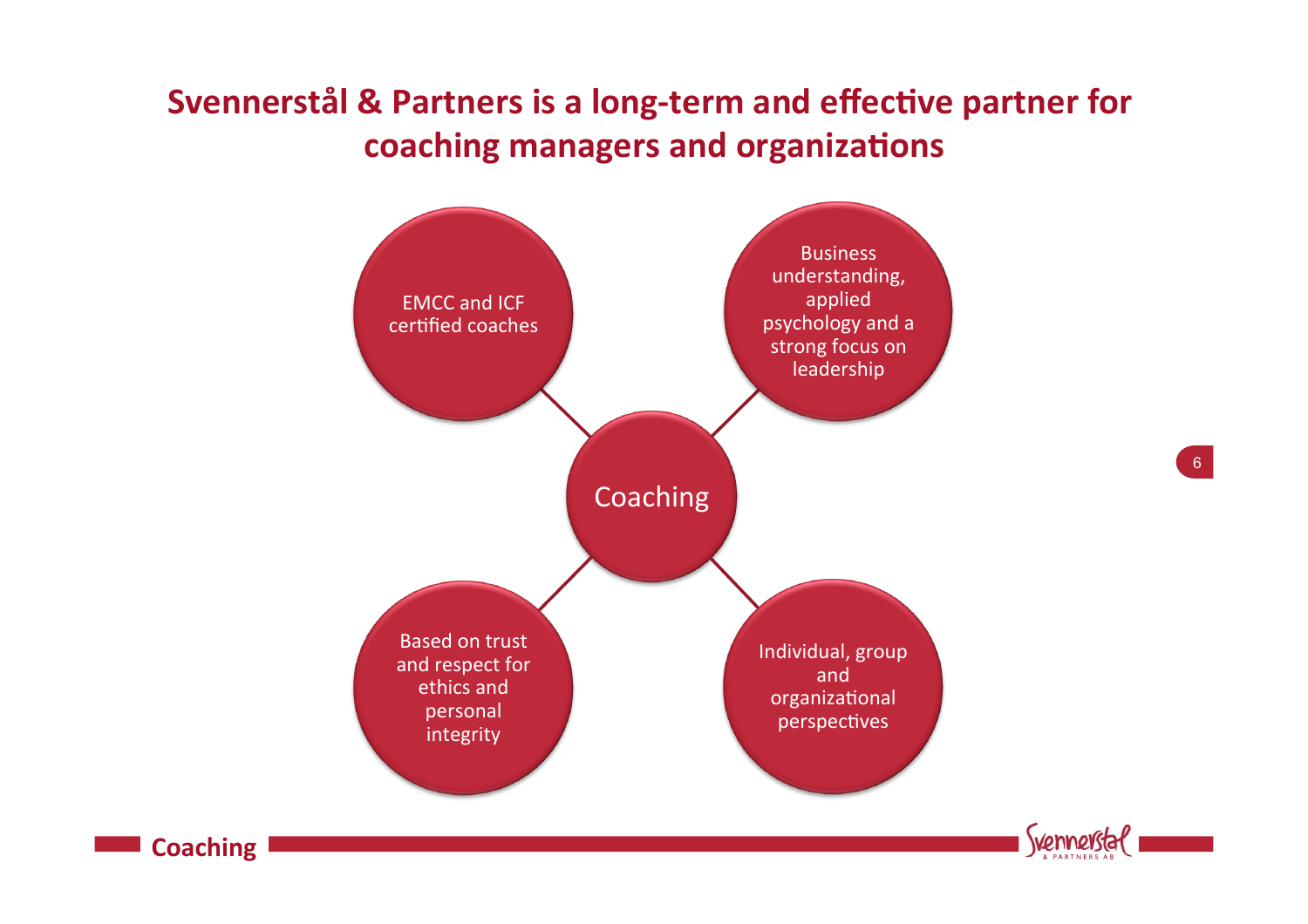## We strive to help the individual leader address organizational as well as management-related problems

The conversation will lead to the managers solving their tasks better, improving their leadership approach and getting a broad view of the issues that come up in leadership discussions. The structure is based on the current situation of the leaders who address us. Its various components are:

 $\mathcal{L}(\mathbf{r})$ •Description of current work situation and current issues •In-depth interview/test situation, the leader as a person and his/her condition to develop/lead activities •We address the issues and discuss how we can best solve them together •We divide each issue into different fields and try to manage one by one

The coaching is led by highly professional consultants, who have extensive experience of the conversation between two people. We adopt a psychological and educational approach in our discussions and we also have experience in psychotherapy and psychoanalytic approaches.